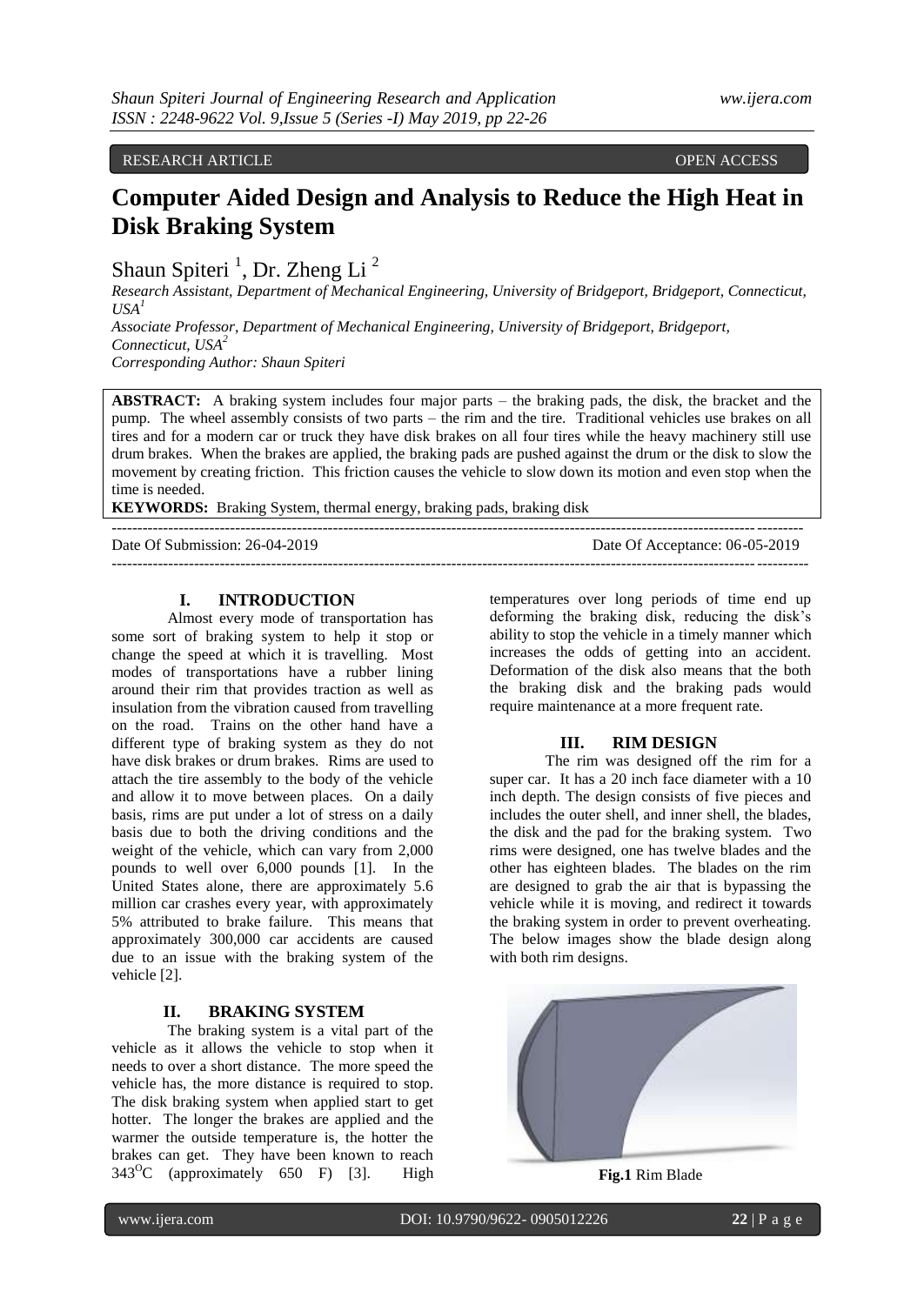

**Fig.2** 12 Bladed Rim



**Fig.3** 18 Bladed Rim

# **IV. SIMULATION SETUP**

The simulation setup had both thermal and stress conditions applied. The braking system included the thermal conditions while the rim itself included the stress conditions applied. The braking system had heat flux of 57 W/m<sup>o</sup>C [4], convection temperatures and the specified temperature of  $343^{\circ}$ C applied.

Equation for heat flux:

- $S_C = \{Q\}^T \{n\} = h(T_p T_f)$
- $S_c$  Surface in Convection
- h Convective heat transfer coefficient
- $T_p$  Temperature imposed
- $T_f$  Fluid temperature



**Fig.4** Temperature application



**Fig.5** Heat Flux application



**Fig.6** Convection Temperature applied

A force of 9806 N was applied to the inner shell to resemble the weight of the vehicle on the rim. Since the inner shell is the section that attaches the wheel assembly to the front and rear axles, it was best to apply the load there.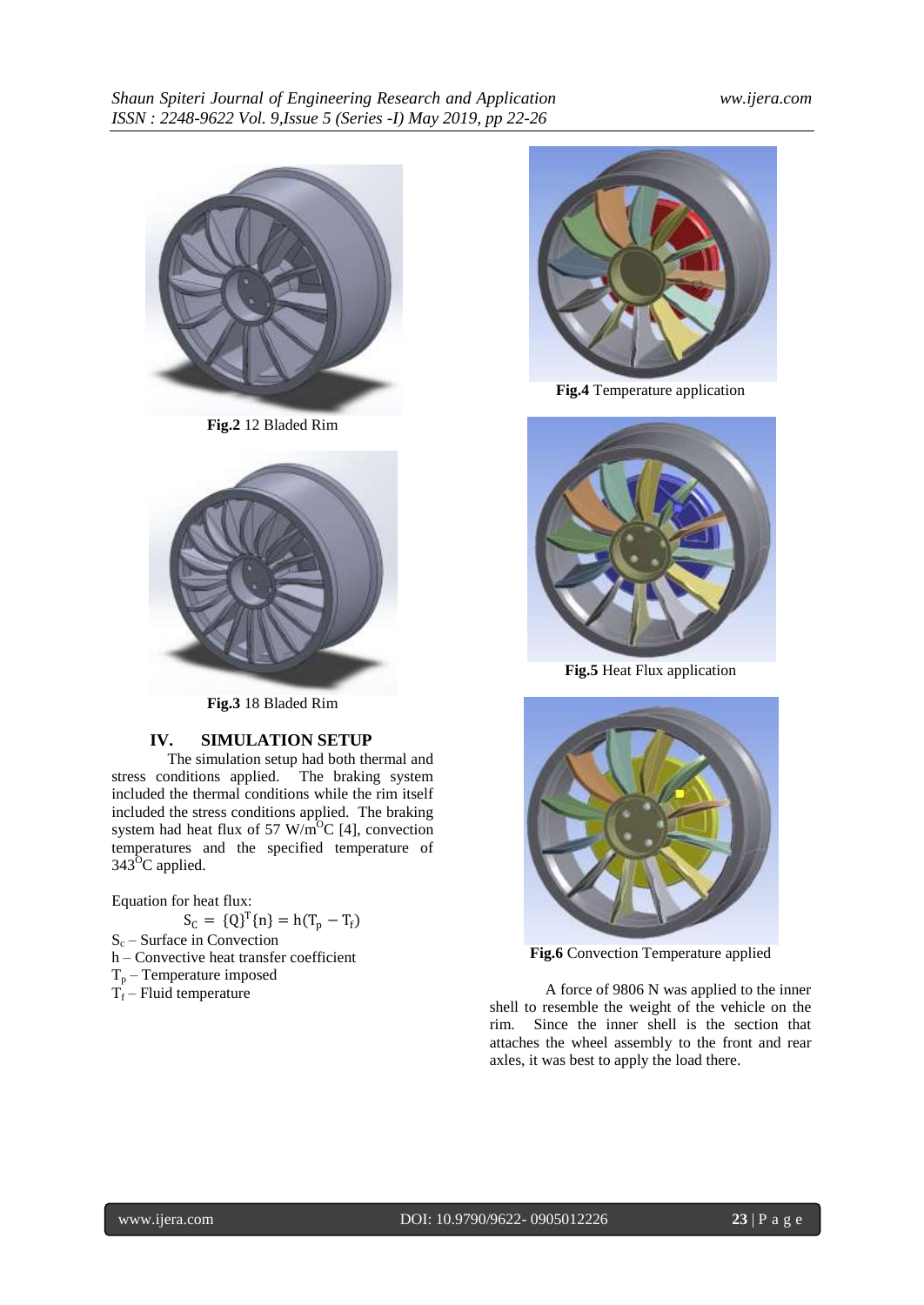

**Fig.7** Load application and direction



**Fig.8** Fixed Support application



**Fig.9** Displacement application

Material Assignment Aluminium Alloy – Rim Assembly Grey Cast Iron – Braking Disk, Braking Pad



As seen from the above results, the temperature has been reduced. The original temperature of  $343^{\circ}$ C was reduced to almost  $22^{\circ}$ C in some areas. The areas that cool the fastest are the edges while the area that is the hardest to cool is the area immediately after the end of the braking pad. Due to the friction that happens when the braking system is applied. The maximum braking system is applied. temperature reached after the simulation was 307<sup>o</sup>C.

**V. RESULTS**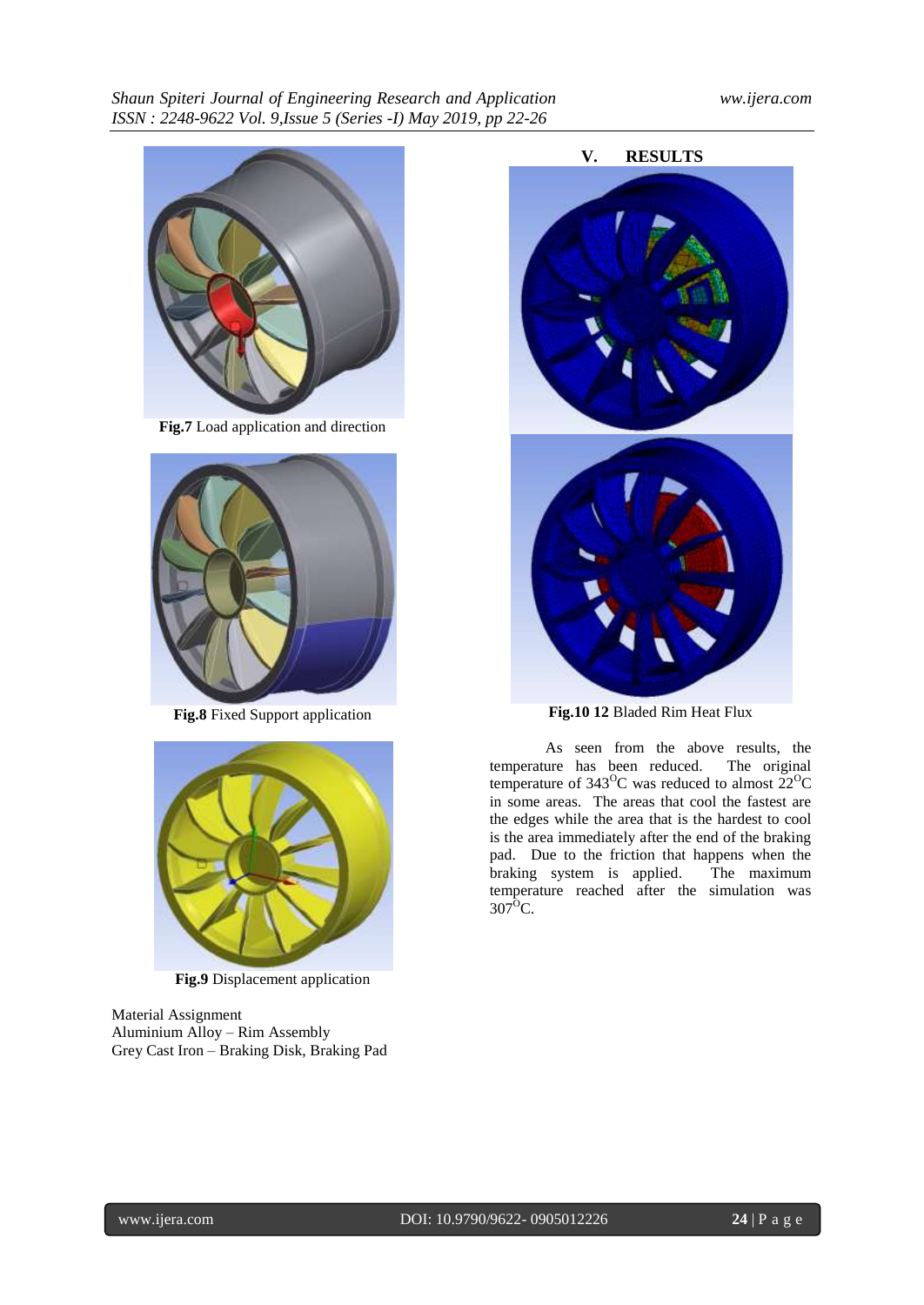

**Fig.11** 12 Bladed Rim Total Deformation

After the load was applied, most of the deformation happens on the blades where the bottom blades experience compression and the top blades experience extension. The side blades also experience deformation as they are bent and the highest point of deformation and stress is at the edges where they are the weakest. The outer rim on the other hand, experienced little deformation at the top edge where the it was compressed a bit due to the blades.



**Fig.12** 18 Bladed Rim Heat Flux

Both rims have similar results, however temperatures on the eighteen bladed rim did not reach as low temperatures as the twelve bladed rim due to the distance between the blades as well as the number of blades. While the other rim has twelve blades at  $30^{\circ}$  apart, this rim has eighteen blades at  $20^{\circ}$  apart which makes a big difference in the amount of air that the rim can grab and redirect. In this case, the higher number of blades were interfering with each other.





Due to the number of blades, the rim experienced less overall deformation. The outer shell experienced more deformation due to the fact that it had more blades attached and when the tension happened, it was stretched. The higher number of blades also allowed the blades to experience less deformation

### **VI. CONCLUSION**

Rims and braking systems are essential when driving a vehicle as it allows the driver to stop or slow the vehicle depending on what needs to be done. The tire assembly allows the vehicle to go from point A to point B. When a vehicle comes to stop, the braking system experiences a lot of heat due to the friction. The higher the speed, the longer it takes to stop and the more heat gets generated. When high heat is generated from the braking force required to stop the vehicle, deformation on the disk can occur which leaves the braking system unable to stop in a timely manner.

### **REFERENCES**

- [1]. K. Miller-Wilson, "List of Car Weights," Lifestyle, ne].Available:https://cars.lovetoknow.com/List\_o f\_Car\_Weights. [Accessed 08 03 2019].
- [2]. H. Bergman, "Ohio Tiger: How Common Is Failure," 7 11 2015.